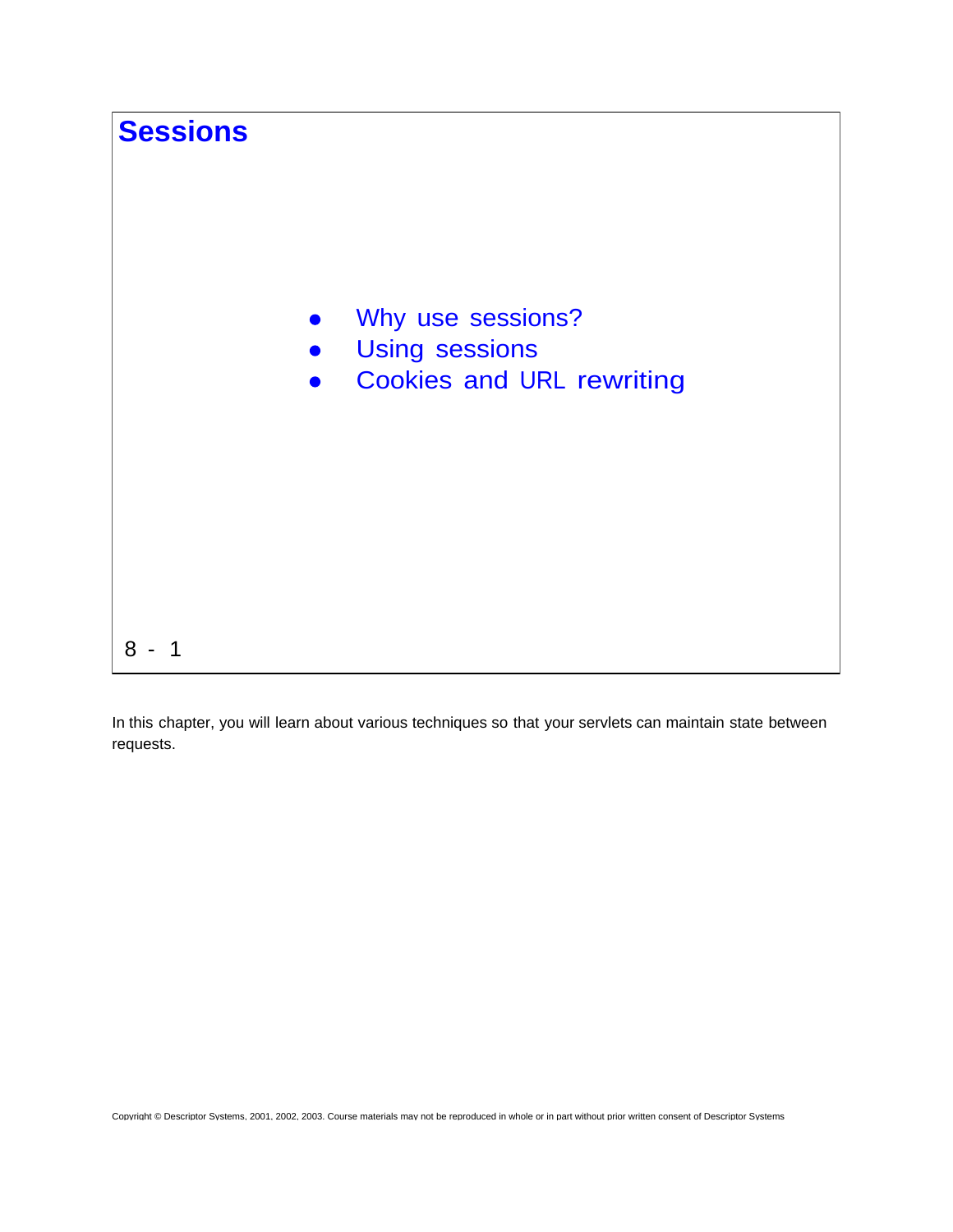Copyright © Descriptor Systems, 2001, 2002, 2003. Course materials may not be reproduced in whole or in part without prior written consent of Descriptor Systems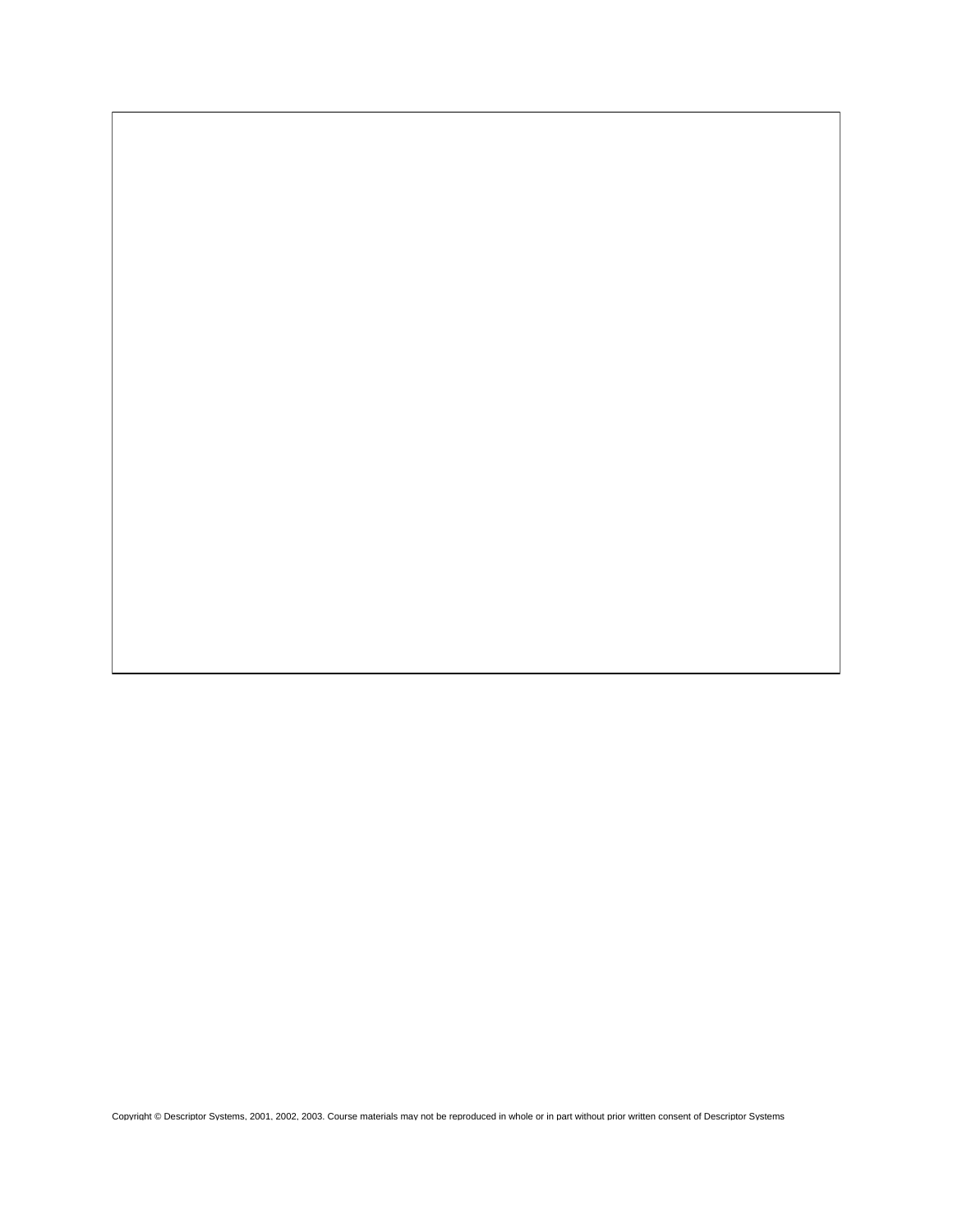

HTTP was originally designed to be a simple protocol, so the connection between browsers and the web server is transient -- essentially, the browser must open a new connection for each request. This is different than with Telnet for example, where the client and server maintain a long-lived connection.

In the early days of the Web, HTTP's statelessness was not an issue. But e-commerce and related applications need to maintain state across requests. The classic example is the shopping cart, which must "remember" its contents until the order is complete.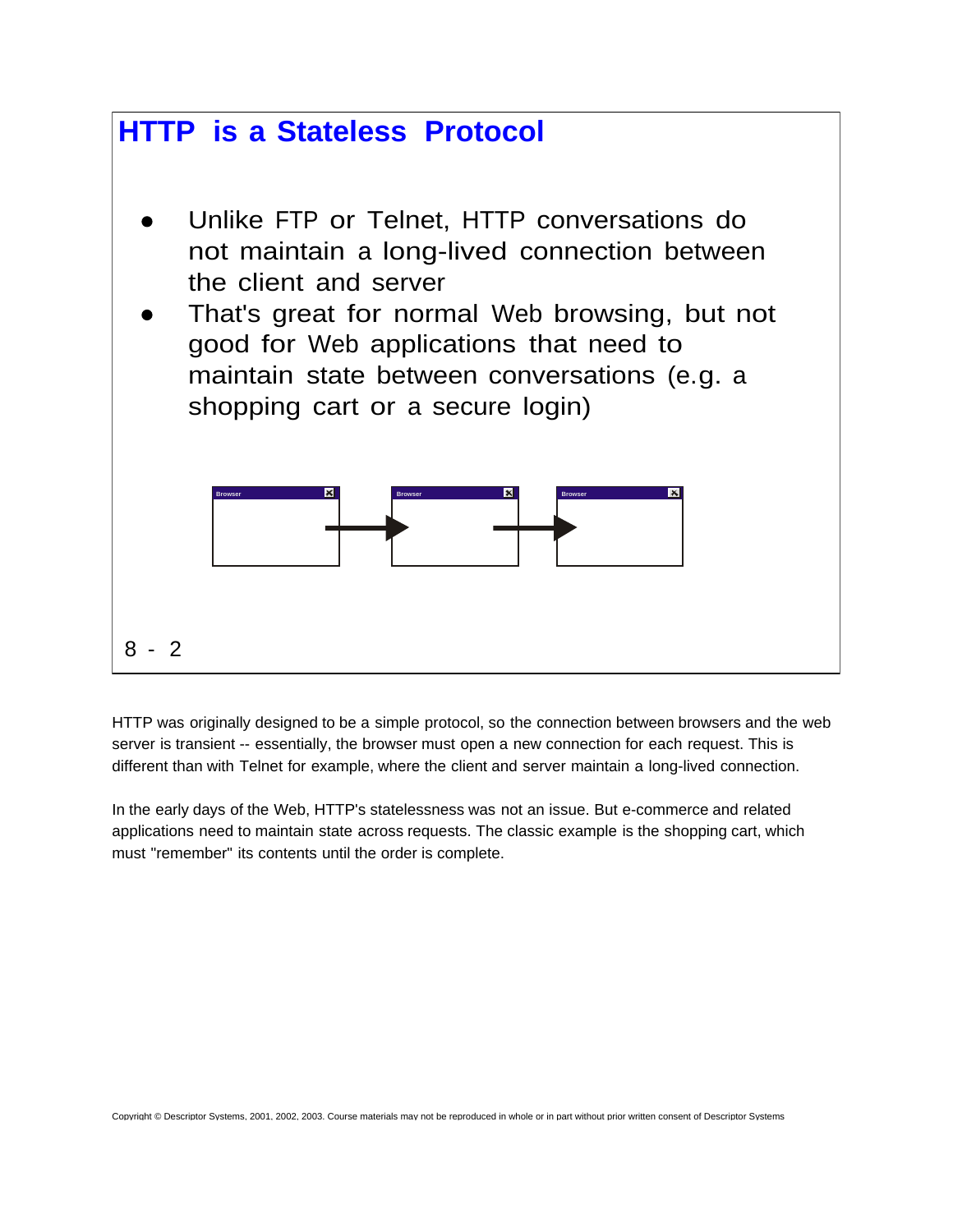

We will define a session as being a series of requests from the same browser instance. Note that if the user runs two different browsers, that's not considered a session, even if the browsers are accessing the same site. This definition also excludes the user running browsers on different computers to the same Web site. The state of the state of the state of the state of the state of the state of the state of the state of the state of the state of the state of the state of the state of the state of the state of the state of the

For a session to work, the application must somehow remember the session information and be able to connect it with subsequent requests from the same browser instance.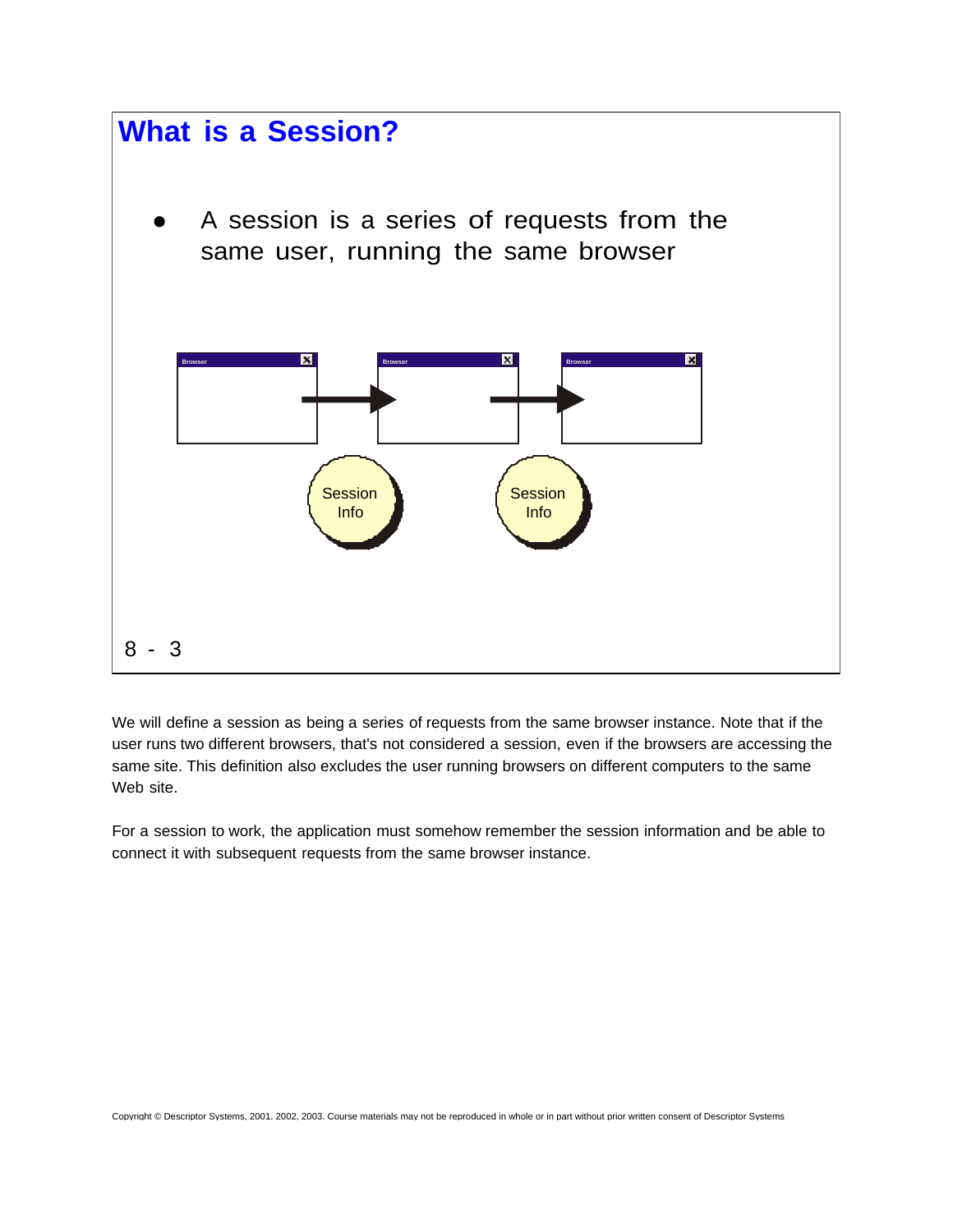

The hidden form field technique requires each page to contain an HTML form with one or more fields of type "hidden". The web application uses the hidden fields to maintain state information -- when the user wants to link to a new page, the application generates the new page dynamically, complete with the state information in a form field. This technique is tedious and requires all pages to be generated dynamically, since they need to contain the state information as part of the HTML itself.

In URL rewriting, the application appends state information to the URL for each page in the application. This technique also requires dynamic page generation, since any hyperlinks in the page must be encoded on the fly to contain the state information.

Cookies are probably the most elegant solution. With cookies, the application instructs the browser to create a small file on the client's computer that contains the state information. On subsequent requests, the browser passes the information so the application can maintain state. The problem with cookies is that many people view them as an invasion of privacy, and set up their browser to reject cookies. Thus, a web application cannot always depend on cookies.

Note that a container can use other techniques to maintain state if available, for example SSL Sessions.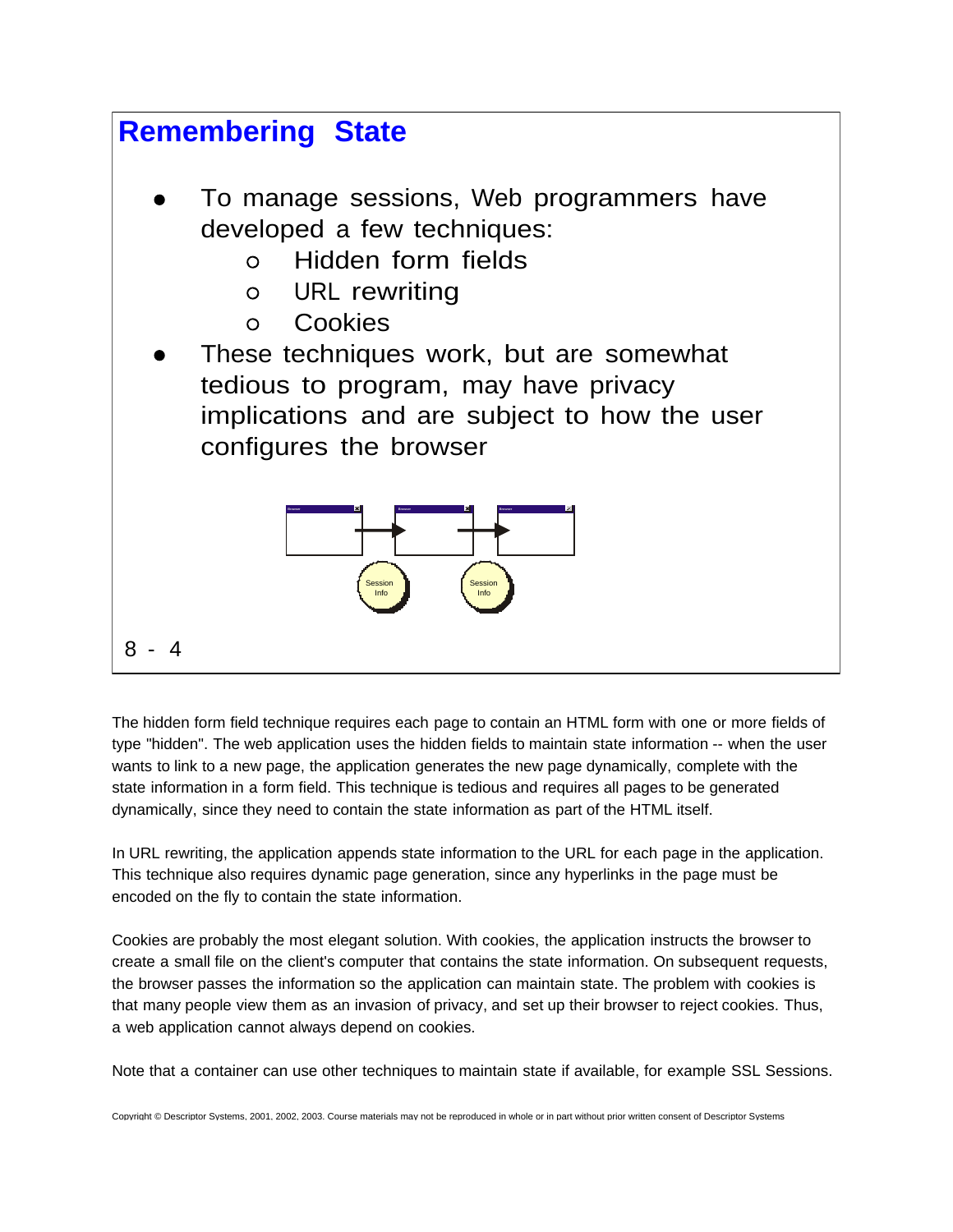

Instead of explicitly using the techniques shown on the last page, servlet programmers can use an API that masks most of the complexity of maintaining sessions. To use the servlet session support, servlets create objects and attach them by name to a session object that's maintained by the servlet container. When a subsequent request arrives from the same browser, the container matches the request with the appropriate session object -- the servlet can then retrieve the objects store previously.

Note that "under the covers", the API uses cookies or URL rewriting. Some containers, such as JRun, first try to use cookies and then fallback to URL rewriting if cookies don't work. While that sounds reasonable, it does require some extra programming to work as we will cover later.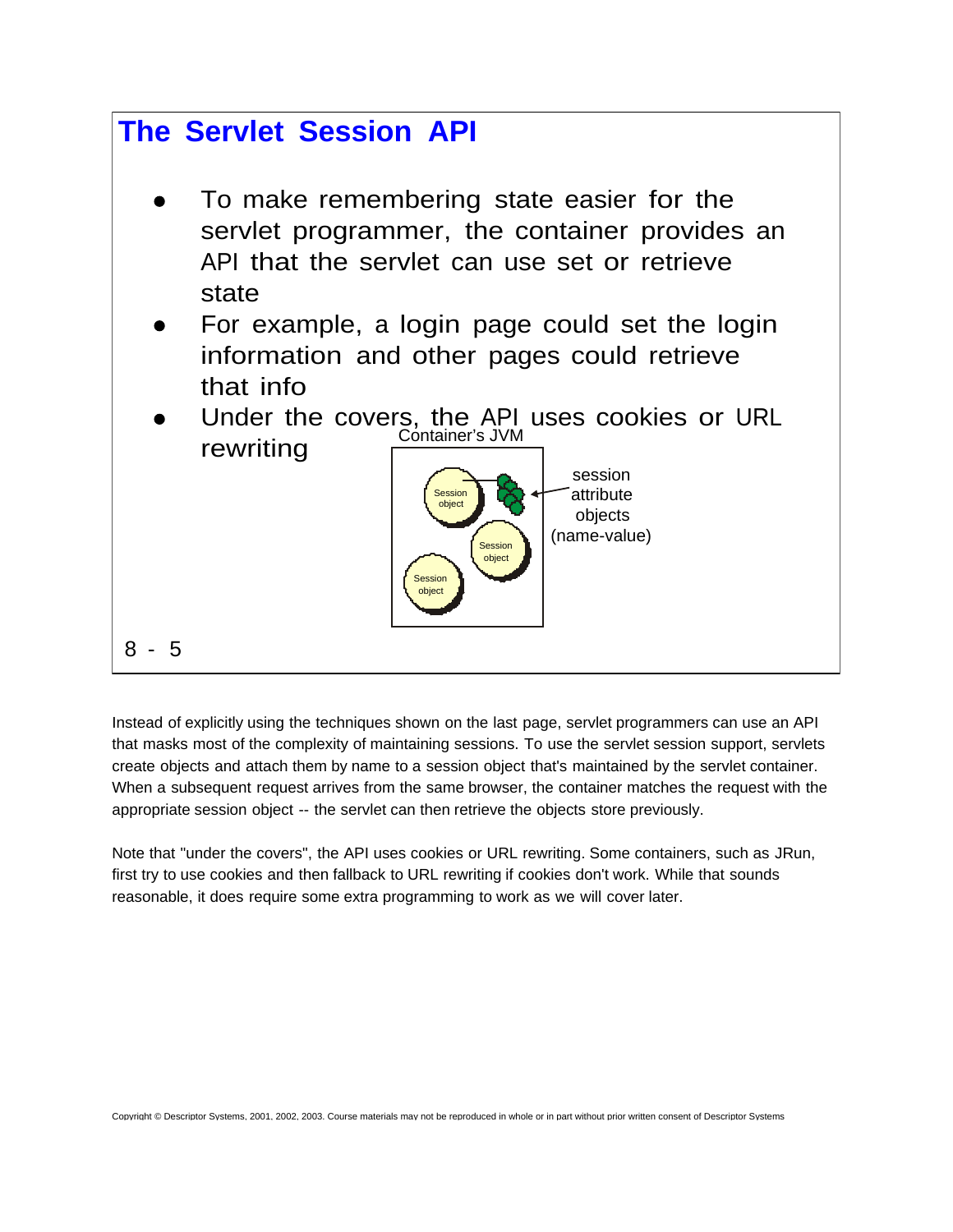

The sessionIDs are like database key fields -- given the sessionID, the container can find the corresponding session object. If the user's browser supports cookies, the container uses a session cookie to store the ID (session cookies expire automatically when the session ends). If the URL rewriting is used, then the container, with help from the servlet, appends the sessionID as a parameter on each URL. We will see more on cookies and URL rewriting coming up.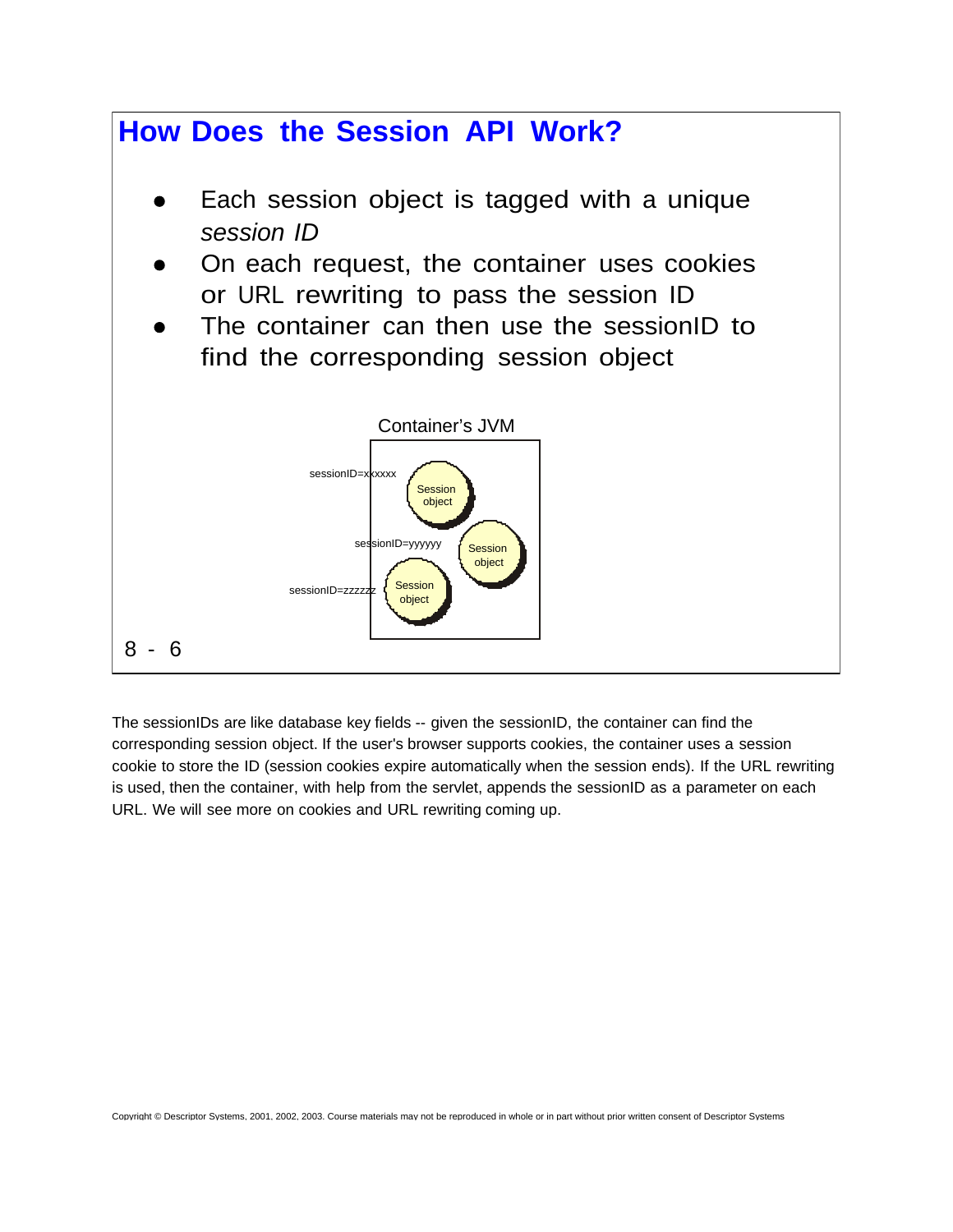

This page shows part of the API that let servlets maintain state.

The two most useful methods shown are the getSession methods. These methods give a servlet access to a session object, to which the servlet can attach state information. The getSession method with no arguments returns a session object, creating a new one if necessary. The other getSession method accepts a boolean. You pass true to create a new session or retrieve an existing one. If you pass false, that method returns null if there is no current session.

You can use getSession (false) to determine if there's a current session -- for example, if you use a session to maintain login information, lack of a session means that the user isn't logged in (perhaps they previously set a bookmark on a page and skipped the login page).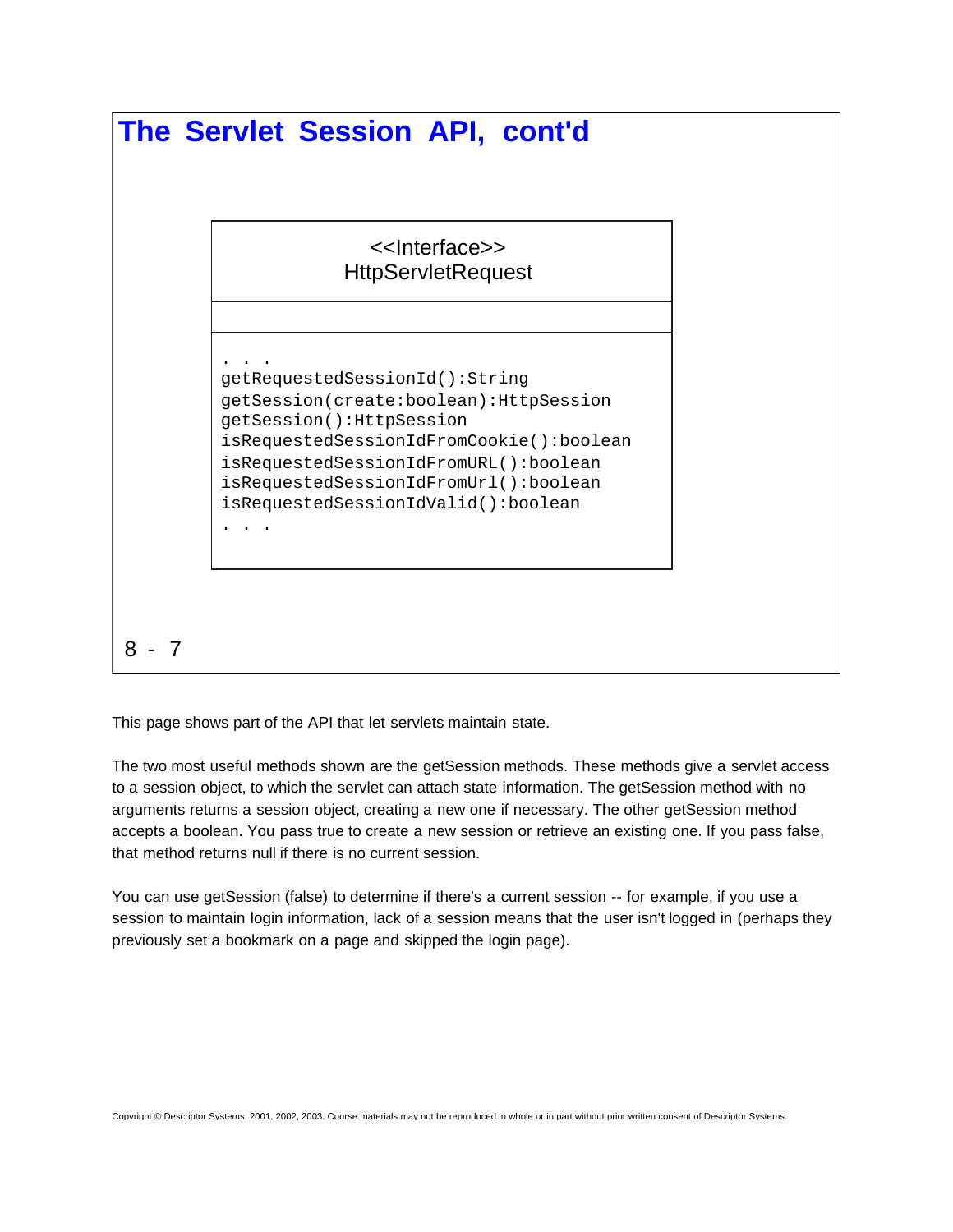

This figure shows additional APIs for manipulating sessions. HttpSession is the type of the object returned by the getSession methods shown on the previous page.

The two most useful methods here are getAttribute and setAttribute. The setAttribute method lets you attach an object by name to the session, while getAttribute lets you retrieve the object from the session, given its name.

Note that there are various APIs that let you examine or configure session timeouts, invalidate the session, and so forth.

The getValue and putValue methods are deprecated and replaced by getAttribute and setAttribute.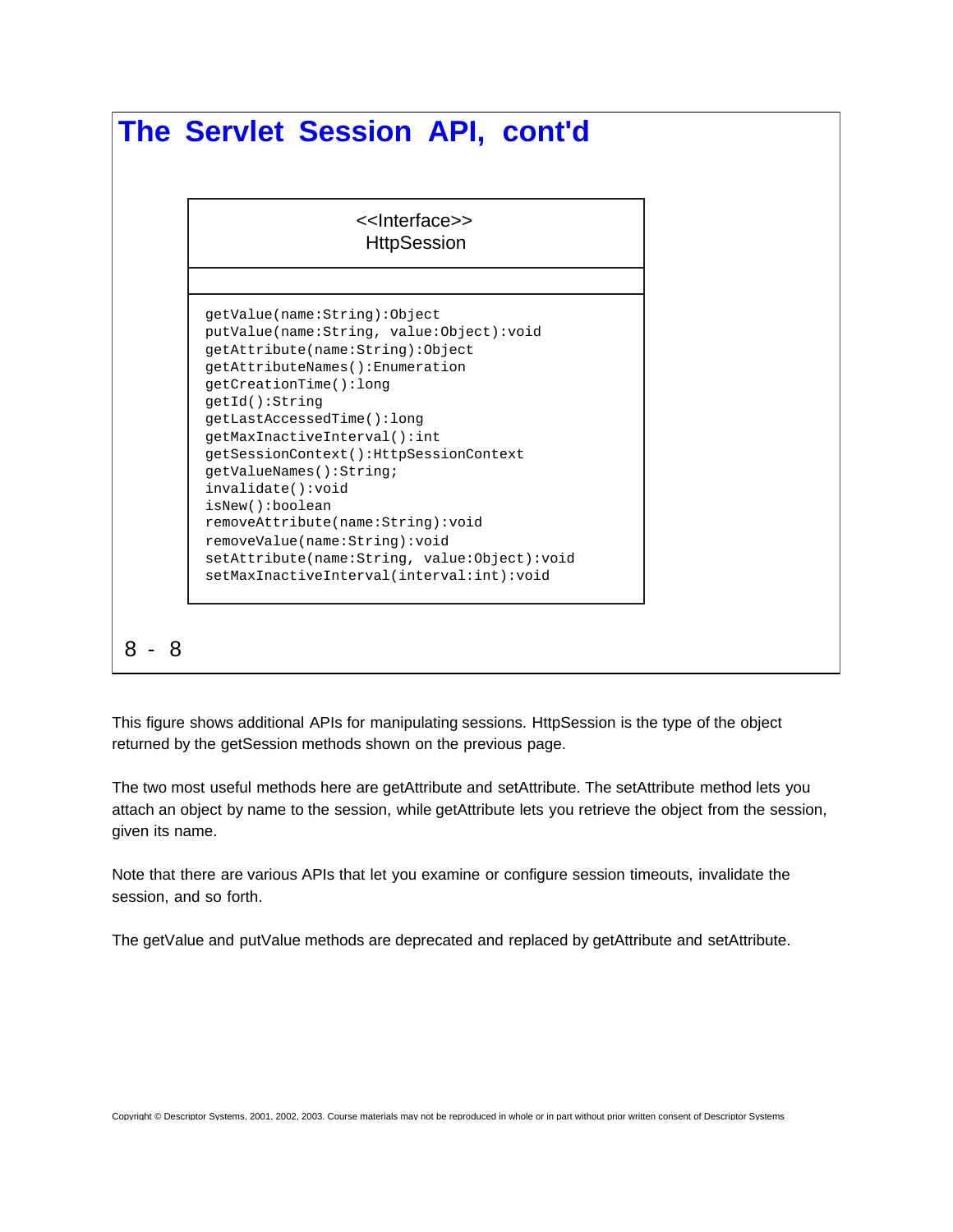```
Creating or Retrieving a Session
8 - 9
   You can request a new or existing session
   object by calling the getSession method of
   the HttpServletRequest object
   First Page
  Subsequent Page and the state of the state of the state of the state of the state of the state of the state of
 //create a new session
   HttpSession session = request.getSession (true);
 //retrieve existing session
   HttpSession session = request.getSession (false);
  if ( session == null ) error();
```
This page shows a common pattern for using sessions in an application with multiple servlets. The first servlet creates a session and then attaches objects to it (not shown here). Subsequent servlets then retrieve the session object and then retrieve the named objects from the session (not shown).

In this application, after the first servlet, the lack of a session is considered an error. Perhaps the first servlet processes a login page that establishes the user's credentials. If the user goes directly to a subsequent page without visiting the first page, there will be no session and this program would generate an error response, perhaps redirecting the request back to the login servlet.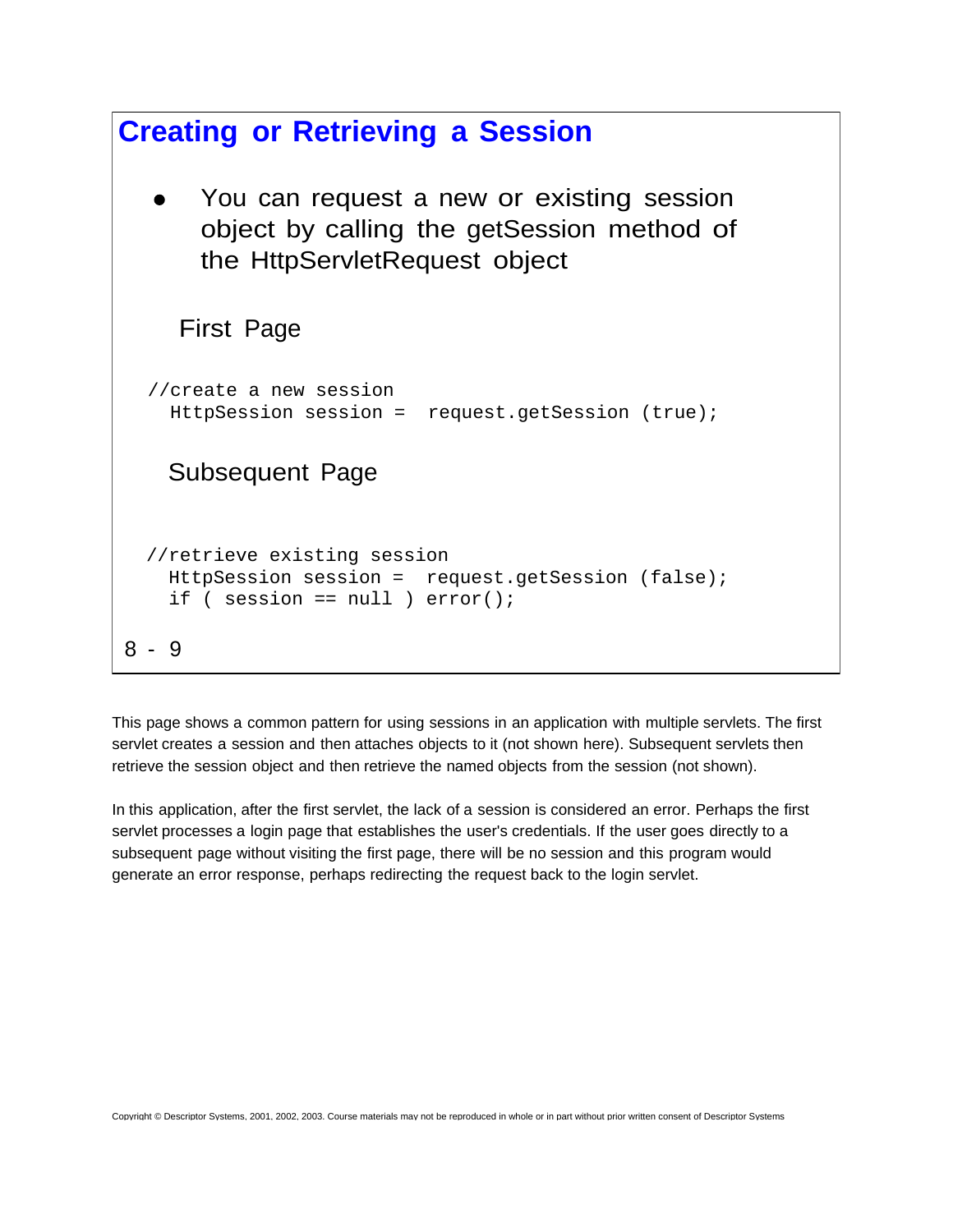```
Saving State in a Session
8 - 10
   To write information into the session, use
   the setAttribute method
   Note that the value must be an Object!
    1 int correctAnswers = 0;
     2 int wrongAnswers = 0;
     3 \cdot \ldots4 Integer correctInteger =
     5 new Integer ( correctAnswers );
     6 Integer wrongInteger =
     7 new Integer ( wrongAnswers );
     8 
     9 session.setAttribute ( "CorrectAnswers"
    10 , correctInteger );
    11 session.setAttribute ( "WrongAnswers"
    12 , wrongInteger );
```
This fragment of a servlet is part of an online quiz-talking application. In lines 1 and 2, it defines integers that keep track of the counts of correct and incorrect answers. Then in code omitted here for brevity, it scores a quiz and updates the integer variables. Then the servlet creates two Integer objects in lines 4 to 7 and then attaches them in lines 9 through 12 to a previously retrieved session object. The servlet assigns the names CorrectAnswers and WrongAnswers to the Integer objects.

Since the data attached to a session must extend Object, this servlet uses the Integer class to "wrap" the integer primitive variables that hold the count of correct and incorrect answers.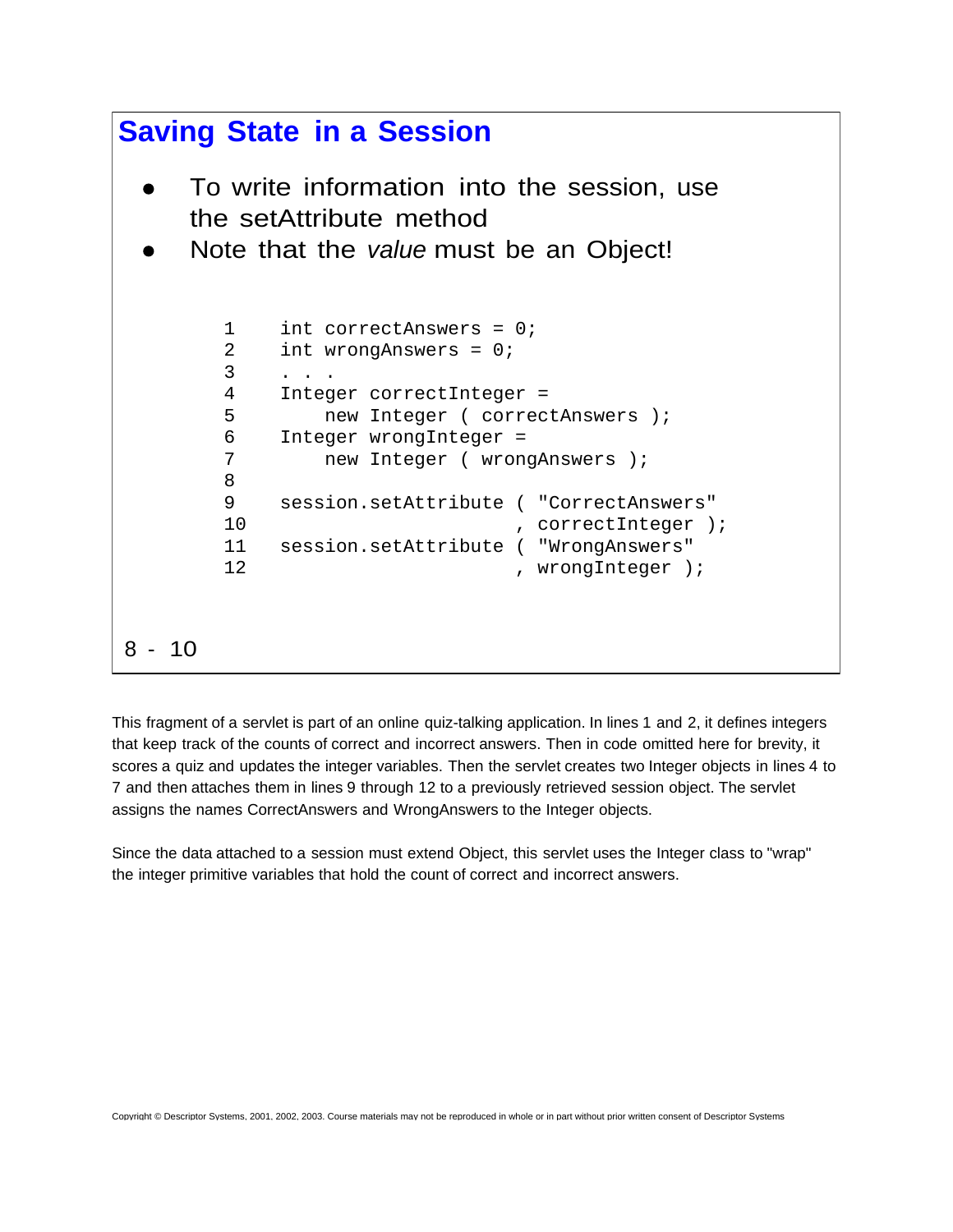```
Retrieving State from a Session
8 - 11To retrieve information from the session,
   use the getAttribute method
 1 \cdots . . . \blacksquare2 \left( \frac{1}{2} \right)3 Integer correctInteger = (Integer)
 4 theSession.getAttribute ( "CorrectAnswers" );
 5 Integer wrongInteger = (Integer)
 6 theSession.getAttribute ( "WrongAnswers" );
 78 int correct = correctInteger.intValue();
 9 int wrong = wrongInteger.intValue();
```
This is a fragment of another servlet that's part of the quiz-taking application. This servlet retrieves the session object (no shown, but same as before) and then can retrieve the Integer wrapper objects for the count of correct and incorrect answers. Note that to retrieve the objects, this servlet uses the same names as assigned in the previous servlet.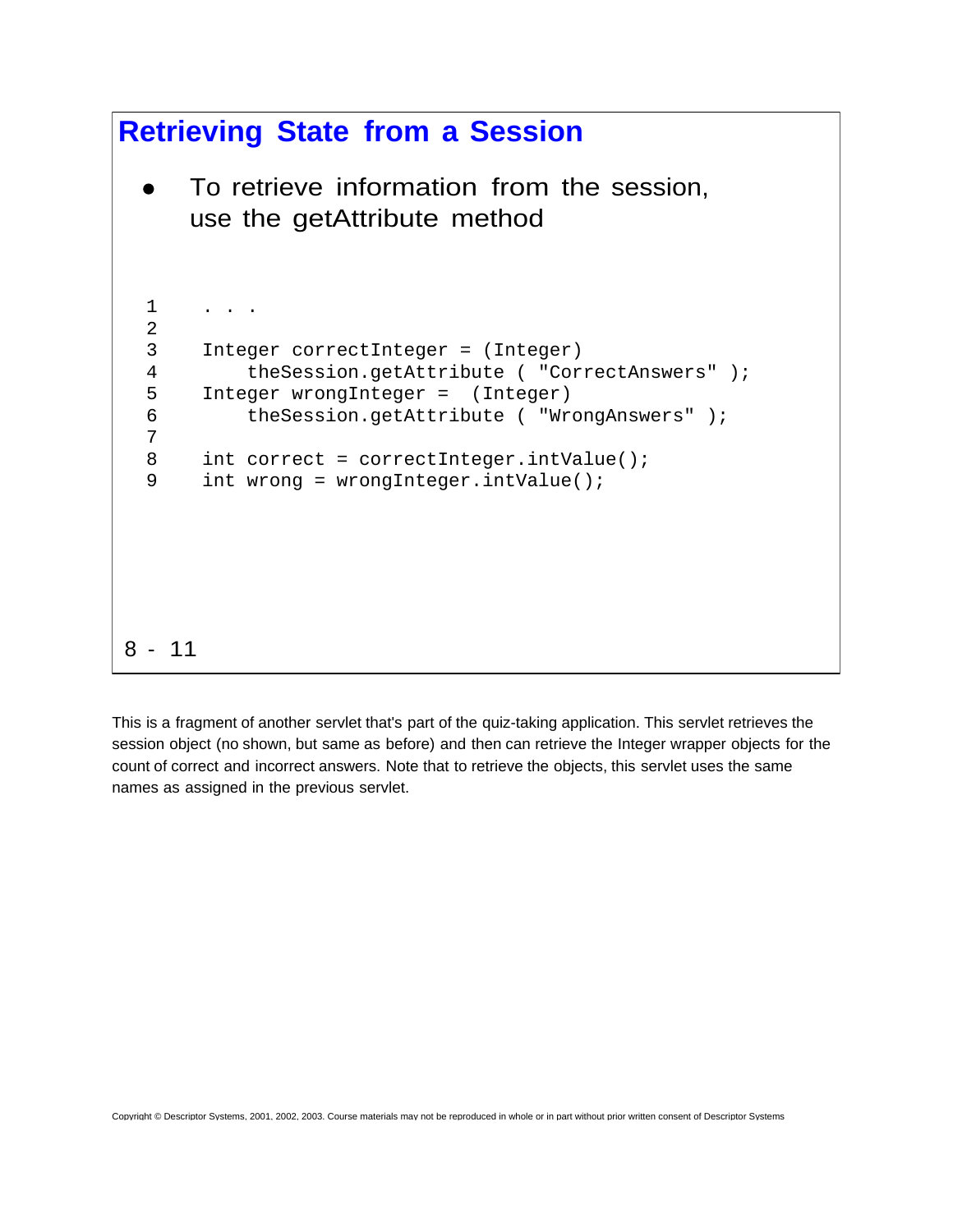

The way the session API is actually implemented is up to the container. Most container vendors provide tools or configuration files that let the system administrator control how sessions work. For example, if your application runs in an environment where cookies are disabled in browsers, you could configure the container to use URL rewriting instead.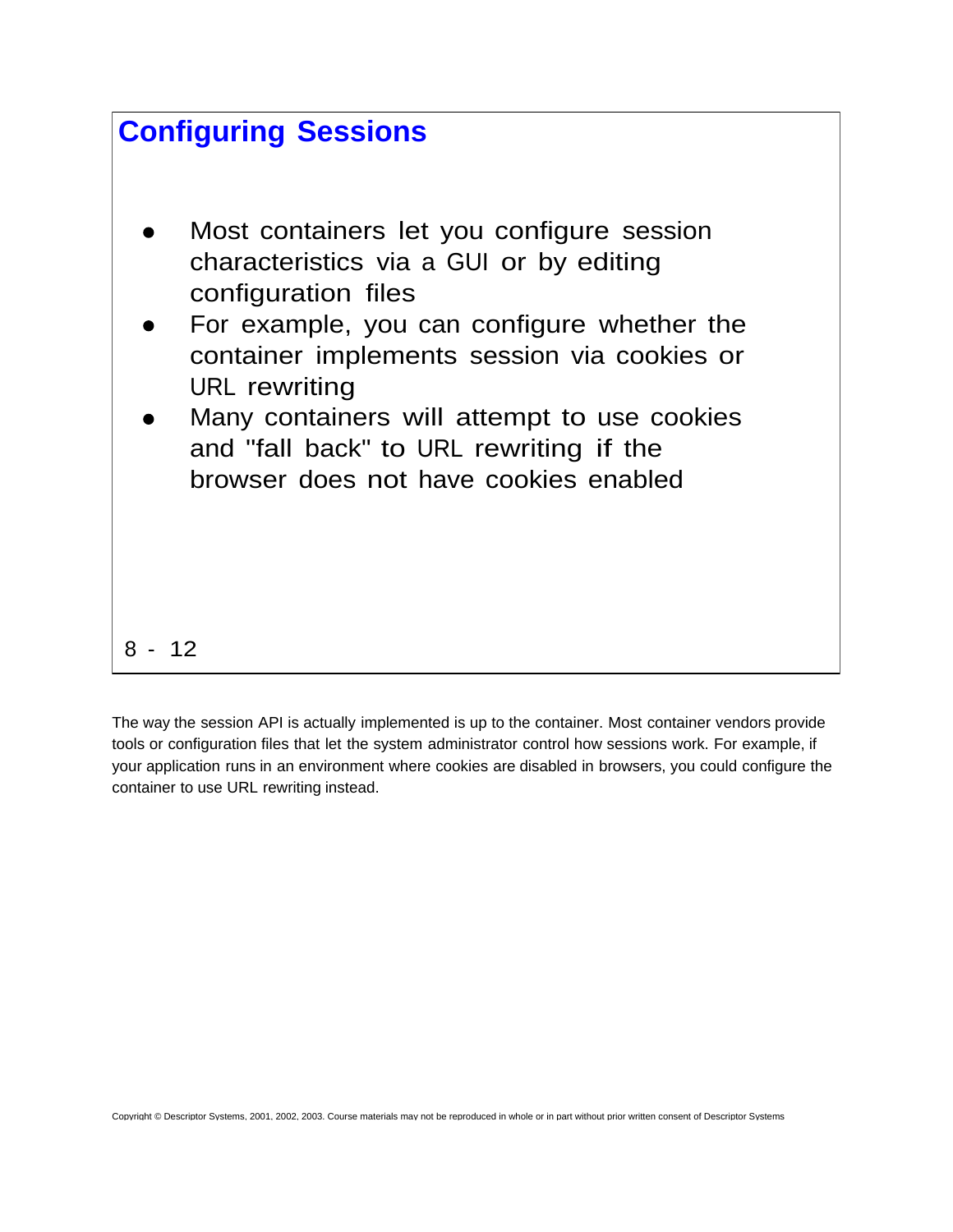```
Using URL Rewriting
8 - 13If your user's browsers do not support cookies,
   then you should use URL rewriting
   To use URL rewriting, you must encode all
   HTML hyperlink URLs generated by servlets
   You should also encode any URLs used for
   redirection and the contraction of the contraction of the contraction of \vertString url =
   res.encodeURL ( "http://localhost/servlet/Second" );
 out.println ( "<a href=\"" + url + "\">Next</a> " );
```
The container can use either session cookies or URL rewriting to "remember" the session ID. If cookies are used, then the servlet has no extra work to do. But if URL rewriting is required, then the servlet must ensure that all URLs in the generated HTML are encoded with the session ID. To make that easier, the servlet API provides the encodeURL and encodeRedirectedURL methods. Here we show using encodeURL to encode the URL for a hyperlink in a page generated from a servlet.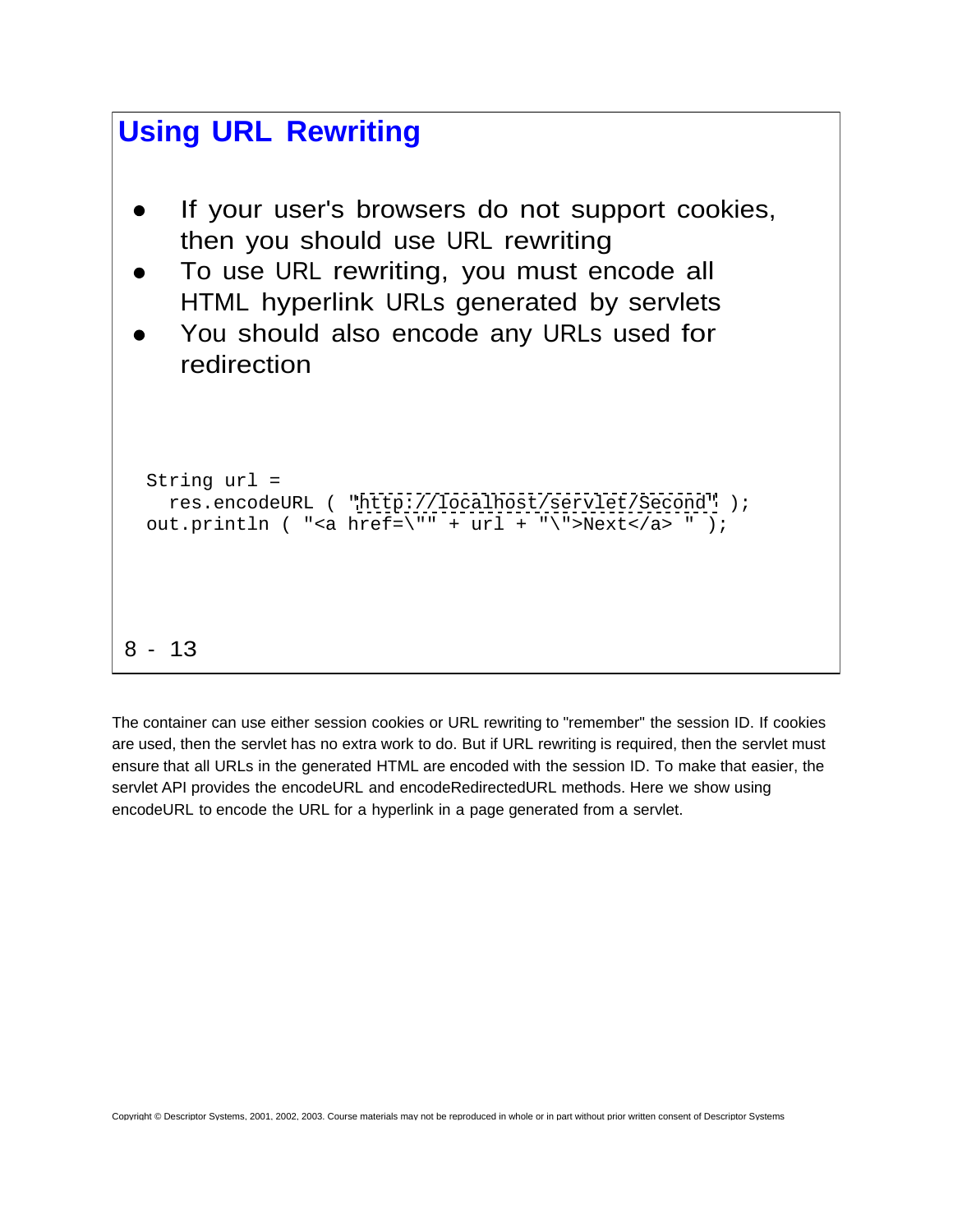![](_page_14_Figure_0.jpeg)

This figure shows what an encoded URL looks like. Note that the sessionID "magic number" is appended to the URL of this servlet, which is the second servlet in a Web application.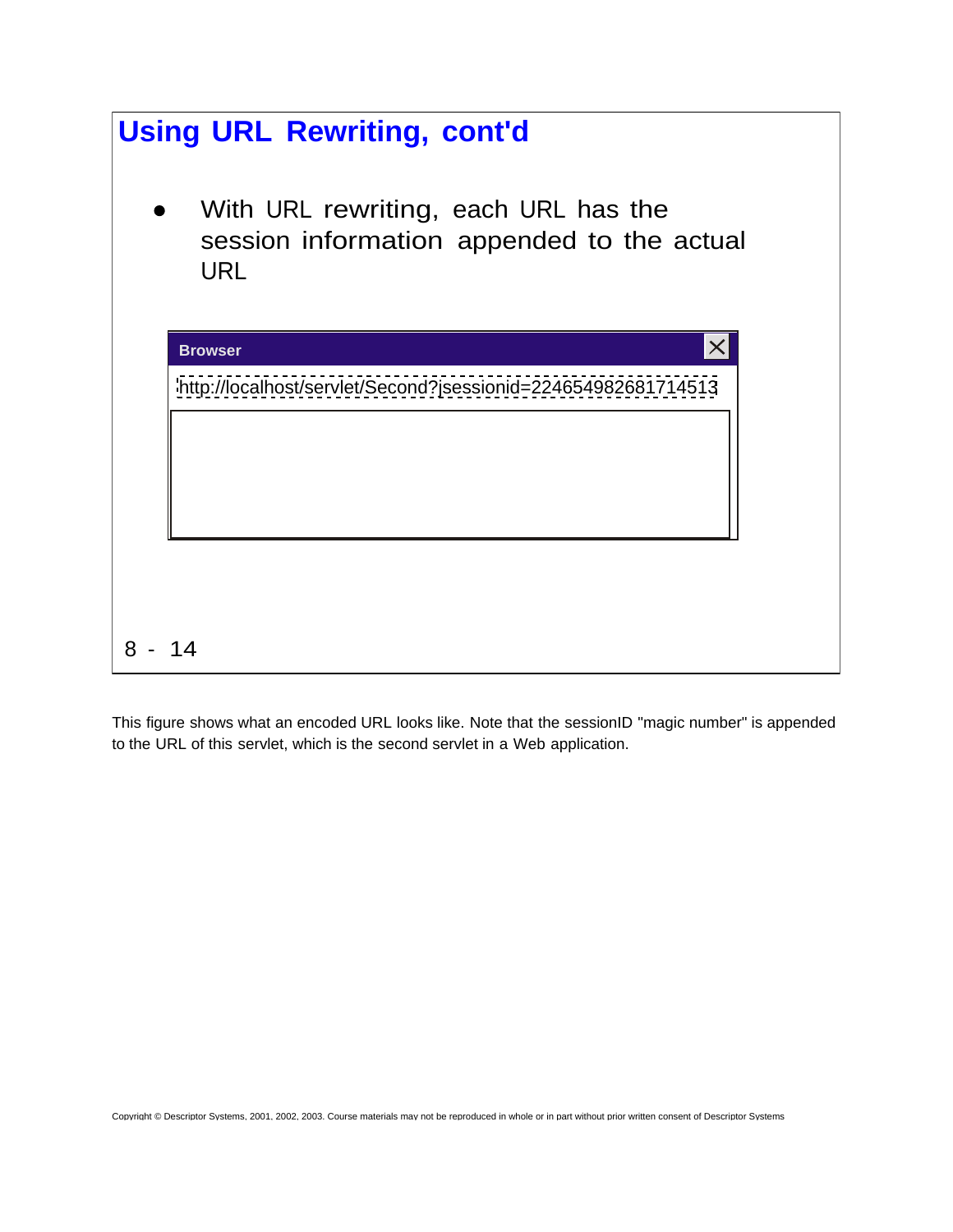![](_page_15_Figure_0.jpeg)

The session API uses so-called session cookies that automatically expire at the end of the session. If you need to store information on a client computer that lasts longer, you can use the cookie API we will cover next. The contract of the contract of the contract of the contract of the contract of the contract of the contract of the contract of the contract of the contract of the contract of the contract of the contract of th

Note that some users will disable cookies on their browser due to privacy concerns. If so, the techniques shown here will not work.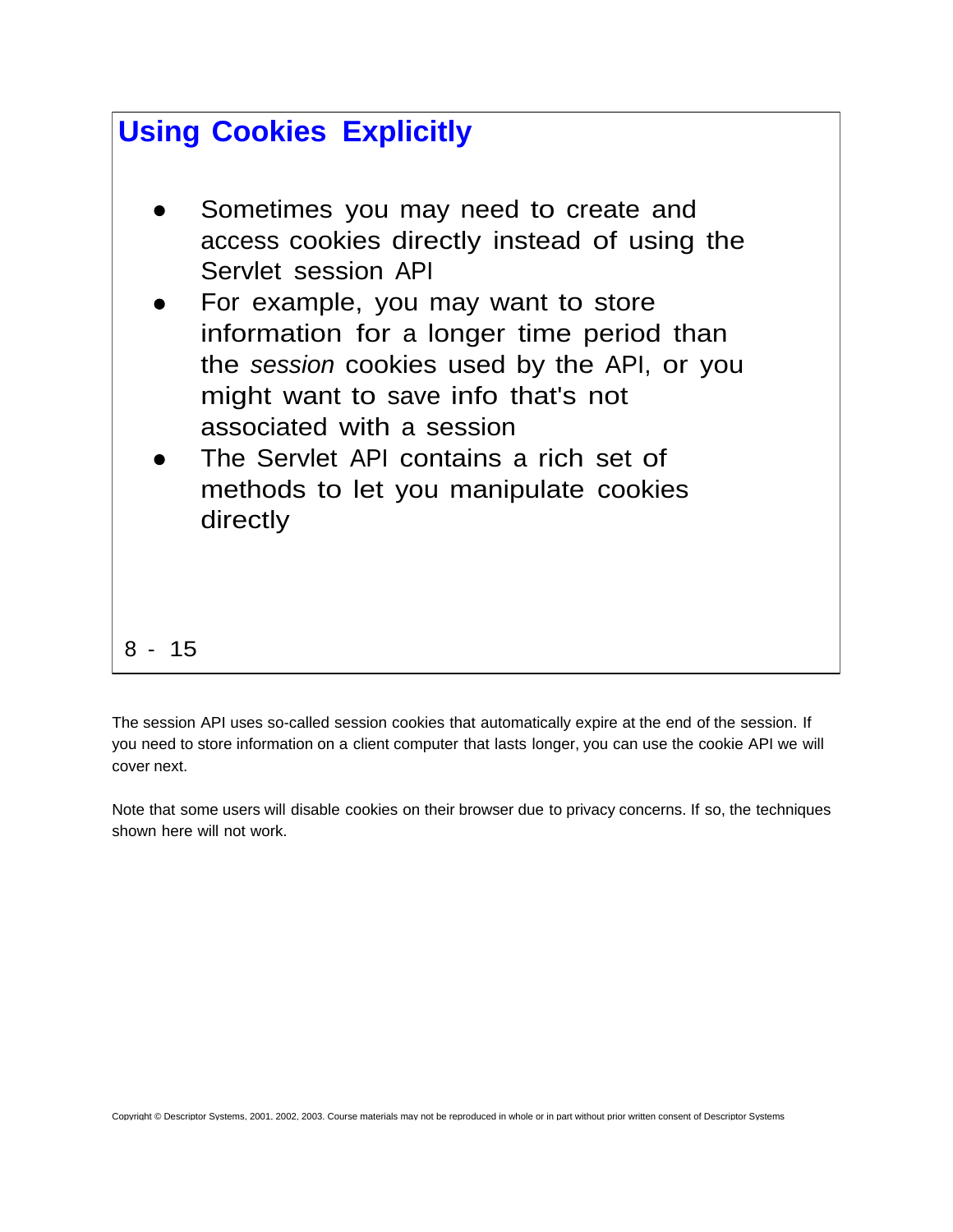```
Cookie Example: Setting a Cookie
8 - 16This example sets a cookie that will not
  expire for 24 hours
 1 public void doGet ( HttpServletRequest req
 2 , HttpServletResponse res )
 3 throws ServletException, IOException
 4 \quad \{5 . . .
 6 String val = "123ABC";
 7 Cookie cookie = new Cookie ( "mycookie"
 8 , val );
 9 cookie.setMaxAge ( 3600 * 24 );
 10 res.addCookie ( cookie );
 11 \cdots . . . \blacksquare12 }
```
This fragment of a servlet shows setting a relatively long-lived cookie that stores a String value under the name "mycookie" (how original!)

Note that you actually add cookies to the response instead of "setting" them -- that lets you set multiple cookies with different names.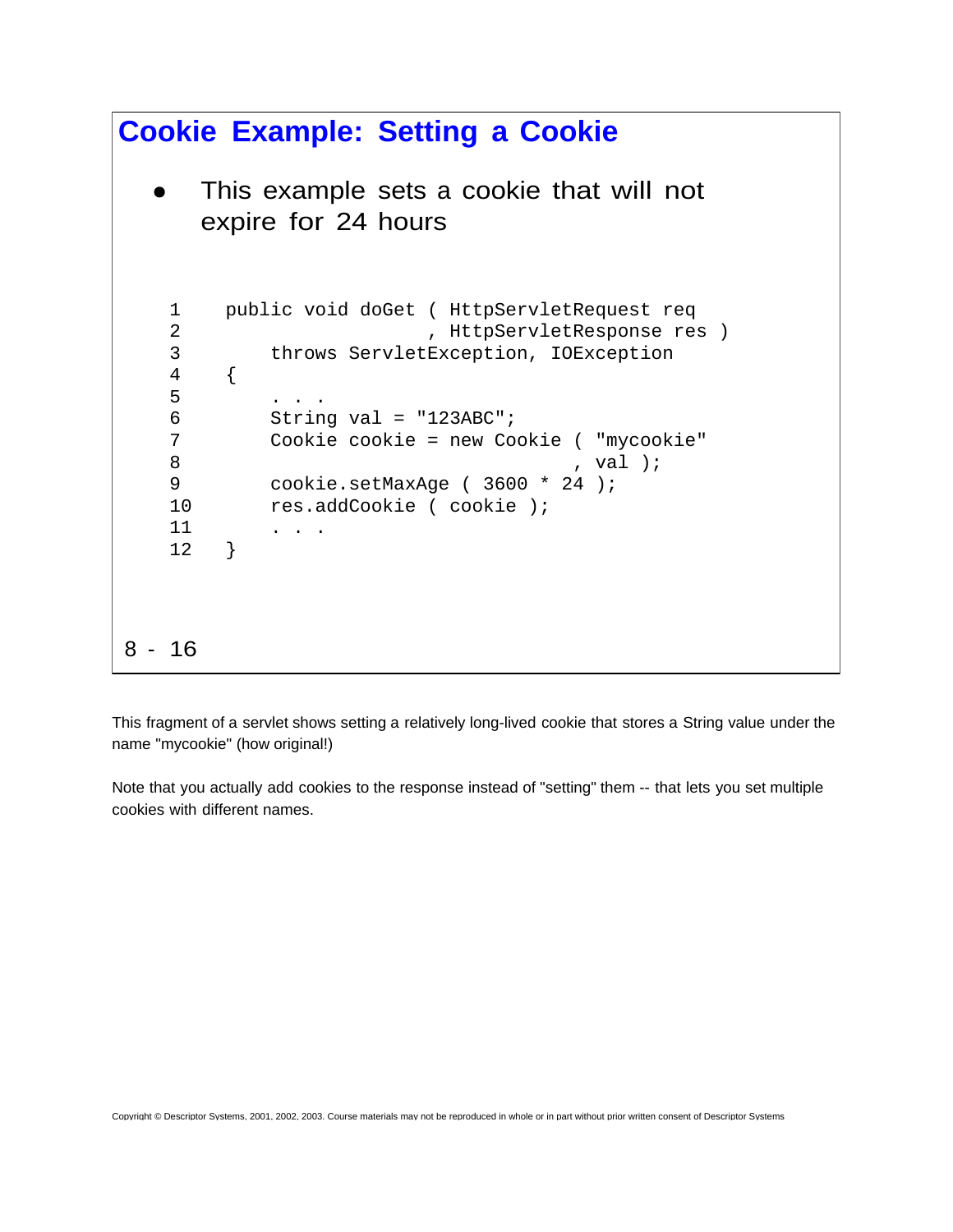## **Cookie Example: Retrieving a Cookie**

```
8 - 171 public void doGet ( HttpServletRequest req
2 , HttpServletResponse res )
3 throws ServletException, IOException
4 {
5 . . .
6 String val = null;
7 Cookie[] cookies = req.getCookies();
8 for ( int i = 0; i < cookies.length; i++)
9 \left\{ \right\}10 if ( cookies[i].getName().equals ( "mycookie" ) )
11 \{12 val = cookies[i].getValue();
13 break; break; the contract of the contract of the contract of the contract of the contract of the contract of the contract of the contract of the contract of the contract of the contract of the contract of the contract 
14 }
15 }
16 . . .
17 }
```
This fragment is the complement to the code shown on the last page -- it retrieves the cookie with name "mycookie". Actually, there's no easy way to find a cookie by name. Instead, you query an array of all cookies in the request (line 7) and then iterate, searching for the cookie by name (line 10). The servlet can then retrieve the cookie's value (line 12).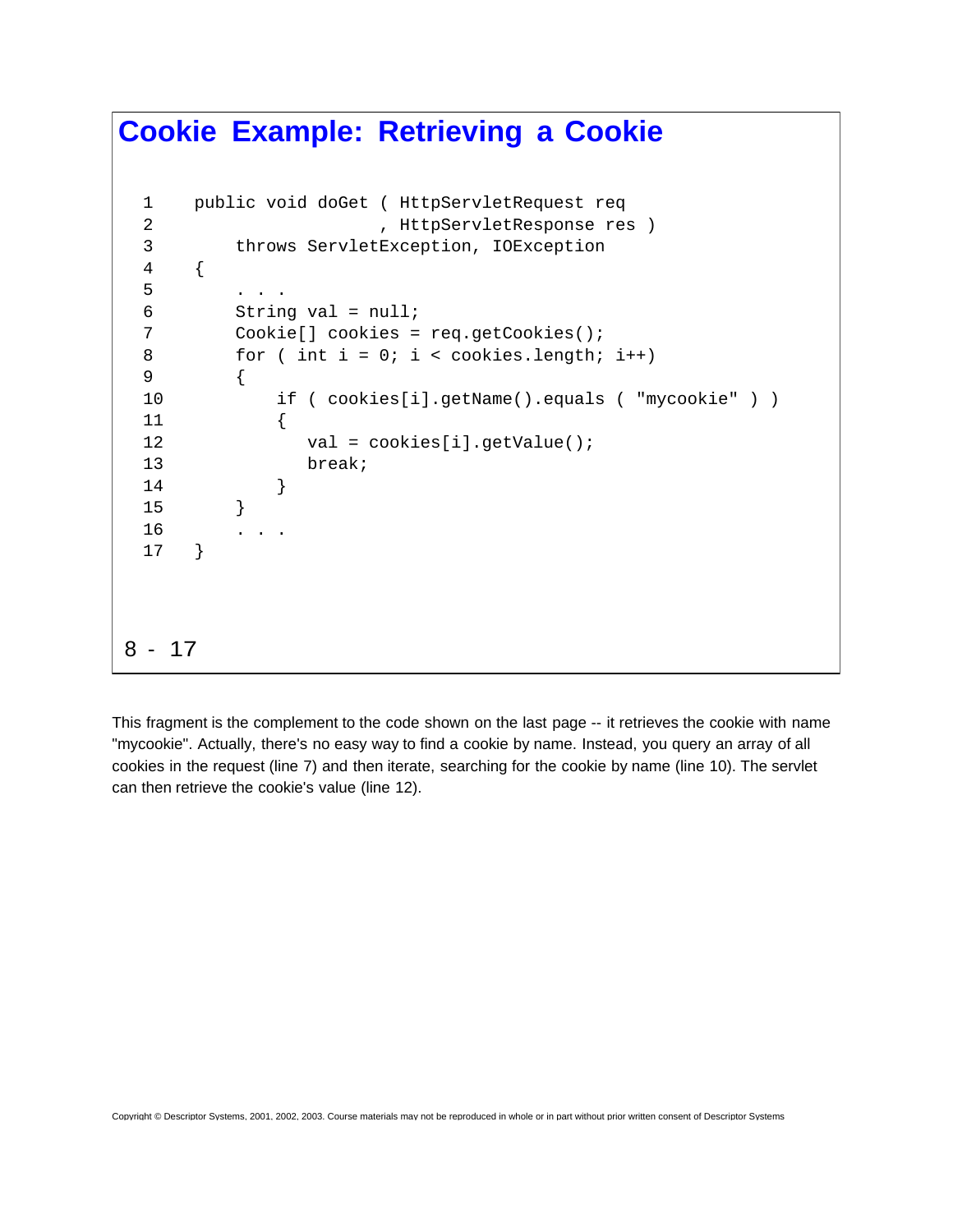## **Lab Exercise**

![](_page_18_Picture_1.jpeg)

- **Title:** Lab 4: Sessions  $\bullet$
- **Approximate time:** 45 minutes $\bullet$

8 - 18  $\sim$  18

Copyright © Descriptor Systems, 2001, 2002, 2003. Course materials may not be reproduced in whole or in part without prior written consent of Descriptor Systems